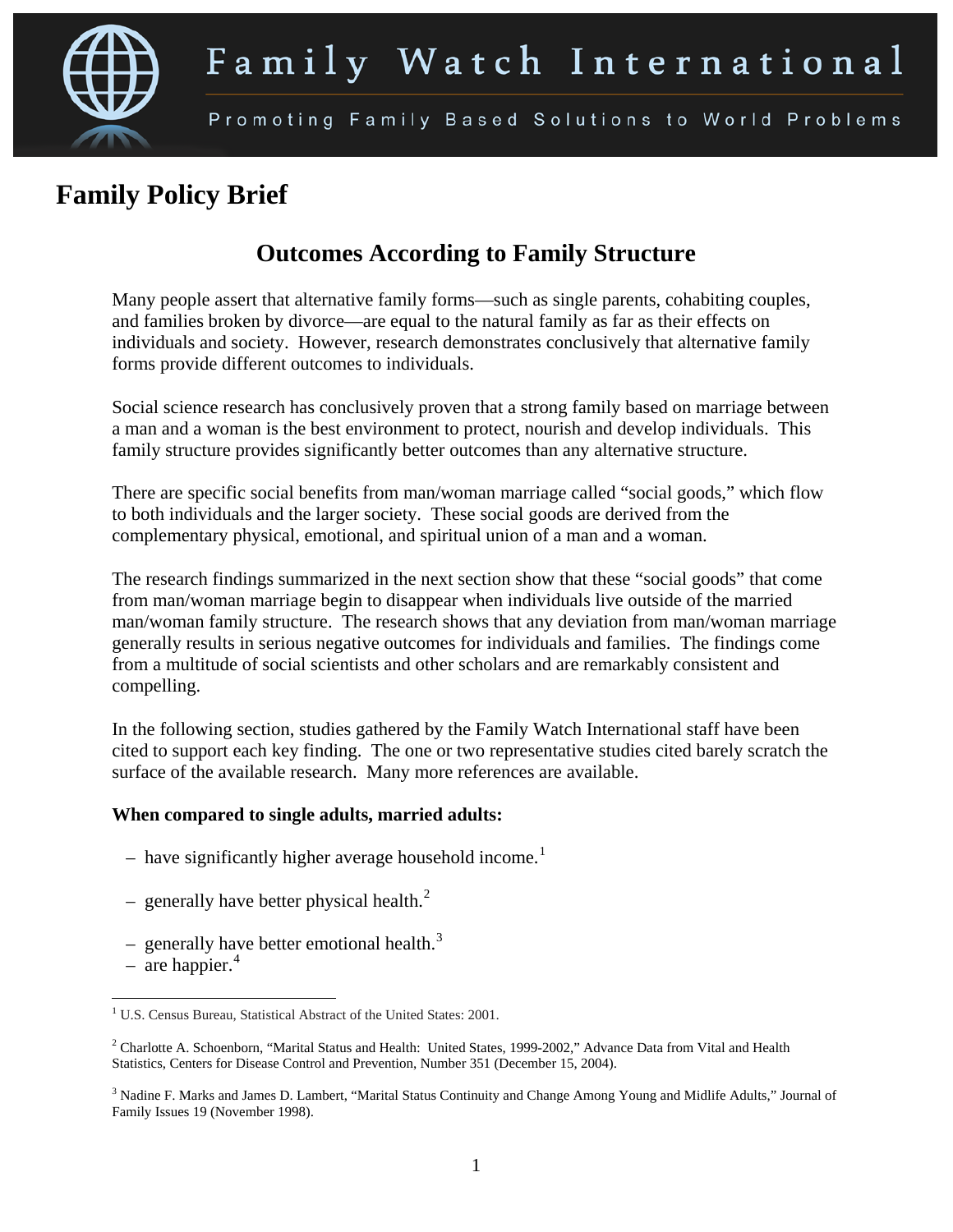- are more likely to be productive and engaged citizens.<sup>[5](#page-1-0)</sup>
- drink and smoke less.<sup>[6](#page-1-1)</sup>
- live longer.<sup>[7](#page-1-2)</sup>
- have lower rates of domestic violence.<sup>[8](#page-1-3)</sup>
	- report they find more meaning and purpose in life.<sup>[9](#page-1-4)</sup>
- $-$  experience more satisfying sex lives.<sup>10</sup>

#### **When compared to children of non-married parents, children of married parents:**

- are less likely to be aborted, abused, or neglected.<sup>[11](#page-1-6)</sup>
- spend more time with, and receive more affection from, their fathers.<sup>[12](#page-1-7)</sup>
- are less likely to have a premarital birth in high school.<sup>[13](#page-1-8)</sup>

<sup>4</sup> Lee, G., Seccombe, K., & Shehan, C. (1991). Marital status and personal happiness: An analysis of trend data. Journal of Marriage and the Family, 53, 839-844.

<span id="page-1-0"></span><sup>5</sup> Corey L.M. Keyes, "Social Civility in the United States," Sociological Inquiry 72 (2002); 393-408; Corey L.M. Keyes, "The Mental Health Continuum: From Languishing to Flourishing in Life," Journal of Health and Social Behavior 43 (2002): 207- 222.

<span id="page-1-1"></span><sup>6</sup> Schoenborn, supra note 2.

 $\overline{a}$ 

<span id="page-1-2"></span><sup>7</sup> Kaplan, RM; Kronick, RG. "Marital status and longevity in the United States population." *Journal Of Epidemiology And Community Health* 60: 760, 2006..

<span id="page-1-3"></span><sup>8</sup> The Marriage License as Hitting License: A Comparison of Assaults in Dating, Cohabitating and Married Couples," Journal of Family Violence 4(2): 161-180.

<span id="page-1-4"></span><sup>9</sup> W. Bradford Wilcox, Linda Waite and Aldex Roberts, "Marriage and Mental Health in Adults and Children," Research Brief No. 4 (February 2007), available: http://center.americanvalues.org.

<span id="page-1-5"></span><sup>10</sup> The National Marriage Project, The state of our unions 2000: The social health of marriage in America (New Brunswick, NJ: The National Marriage Project, 2000).

<span id="page-1-6"></span><sup>11</sup> Andrea J. Sedlak & Dinae D, Broadhurst, "The Third National Incidence Study of Child Abuse and Neglect," U.S. Department of Health and Human Services, 1996, xviii, 5-19; Jones RK, Darroch JE and Henshaw SK, Patterns in the socioeconomic characteristics of women obtaining abortions in 2000–2001, *Perspectives on Sexual and Reproductive Health,* 2002, 34(5):226– 235.

<span id="page-1-7"></span><sup>12</sup> Sandra L. Hofferth & Kermyt G. Anderson, "Are All Dads Equal? Biological versus Marriage as a Basis for Paternal Investment," Journal of Marriage and Family 65 (February 2003): 213-222.

<span id="page-1-8"></span><sup>13</sup> Kristin A. Moore et al., "Nonmarital School-Age Motherhood: Family, Individual, and School Characteristics," Journal of Adolescent Research 13, Number 4 (October 1998): 433-457.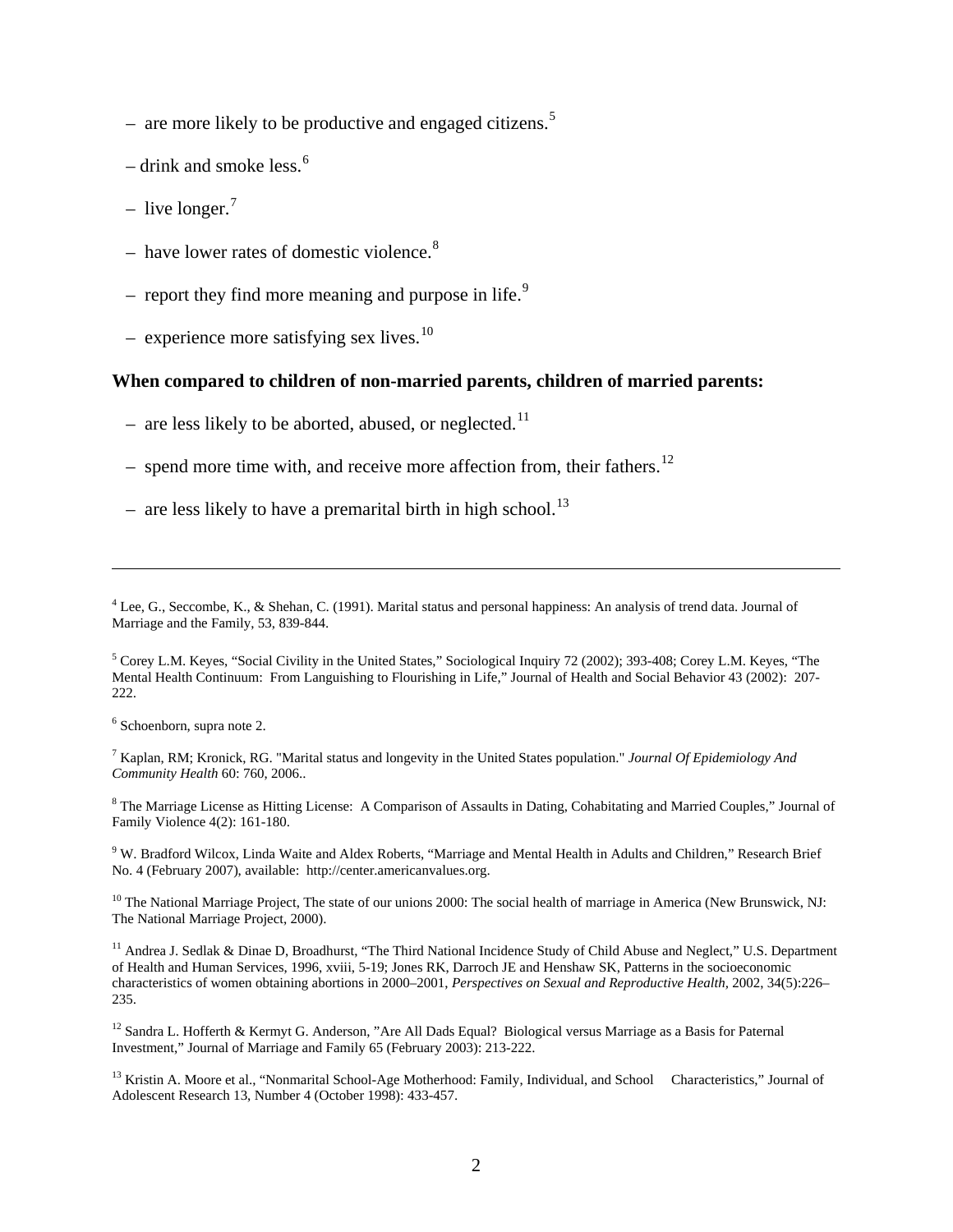- have higher grade point averages and lower dropout rates.<sup>[14](#page-2-0)</sup>
- do better economically.<sup>[15](#page-2-1)</sup>
- have better physical health and increased life expectancy.<sup>[16](#page-2-2)</sup>
	- are less likely to have emotional or behavioral problems.<sup>[17](#page-2-3)</sup>
	- engage in fewer risky behaviors (e.g., premarital sex and substance abuse).<sup>[18](#page-2-4)</sup>
- are less likely to divorce as adults.<sup>[19](#page-2-5)</sup>
- experience a lower rate of sexually transmitted diseases (STDs).<sup>[20](#page-2-6)</sup>

#### **When compared to married couples, cohabiting couples:**

- $-$  have worse physical and mental health.<sup>[21](#page-2-7)</sup>
- earn less and possess fewer assets.<sup>[22](#page-2-8)</sup>
- are much more likely to separate. $^{23}$  $^{23}$  $^{23}$

<span id="page-2-2"></span><sup>16</sup> Tucker, Joan S., Friedman, Howard S., Schwartz, Joseph E. et al., Parental divorce: Effects on individual behavior and longevity. Journal of Personality and Social Psychology, Vol 73(2), Aug 1997. pp. 381-391; Jane Mauldon, "The Effects of Marital Disruption on Children's Health," Demography 27 (1990): 431-446.

<span id="page-2-3"></span><sup>17</sup> Kelly J. Kelleher, et al., "Increasing Identification of Psychosocial Problems: 1979-1996," Pedriatrics 105 (June 2000): 1313-1321.

<span id="page-2-4"></span><sup>18</sup> Flewelling, Robert L, Bauman, Karl E. (1990). Family Structure as a Predictor of Initial Substance Use and Sexual Intercourse in Early Adolescence. Journal of Marriage and the Family, 52(1), 171. Retrieved September 12, 2008, from Research Library database. (Document ID: 1718139).

<span id="page-2-5"></span><sup>19</sup> Paul R. Amato & Danelle D. DeBoer, "The Transmission of Marital Instability Across Generations: Relationship Skills or Commitment to Marriage?" Journal of Marriage and Family 63 (November 2001): 1038-1051.

<span id="page-2-6"></span><sup>20</sup> Family Socioeconomic Status and Self-Reported Sexually Transmitted Diseases Among Black and White American Adolescents, Sexually Transmitted Diseases, Vol. 31, No. 9 (2004): 533-541.

<span id="page-2-7"></span> $21$  Amy Mehraban Pienta et al., "Health Consequences of Marriage for the Retirement Years," Journal of Family Issues  $21(5)$ (2000): 559-586; Allan V. Hortwitz & Helene Raskin, "The Relationship of Cohabitation and Mental Health: A Study of a Young Adult Cohort," Journal of Marriage and the Family 60(2) (1998): 505ff.

<span id="page-2-8"></span> $^{22}$  Lingxin Hao, "Family Structure, Private Transfers, and the Economic Well-Being of Families With Children," Social Forces 75 (1996): 269-292.

<span id="page-2-9"></span><sup>23</sup> Georgina Binstock & Arland Thornton, "Separations, Reconciliations, and Living Apart in Cohabiting and Marital Unions," Journal of Marriage and Family Vol. 65, Number 2 (May, 2003): 432-443.

<span id="page-2-0"></span><sup>&</sup>lt;sup>14</sup> Barbara Schneider, Allison Atteberry, and Ann Owens, *Family Matters: Family Structure and Child Outcomes* (Birmingham: Alabama Policy Institute, June 2005). Available http://www.alabamapolicyinstitute.org/pdf/currentfamilystructure.pdf.

<span id="page-2-1"></span><sup>&</sup>lt;sup>15</sup> Elizabeth Thomson et al., "Family Structure and Child Well-Being: Economic Resources vs. Parental Behaviors," Social Forces, 73 (September 1994): 221-242.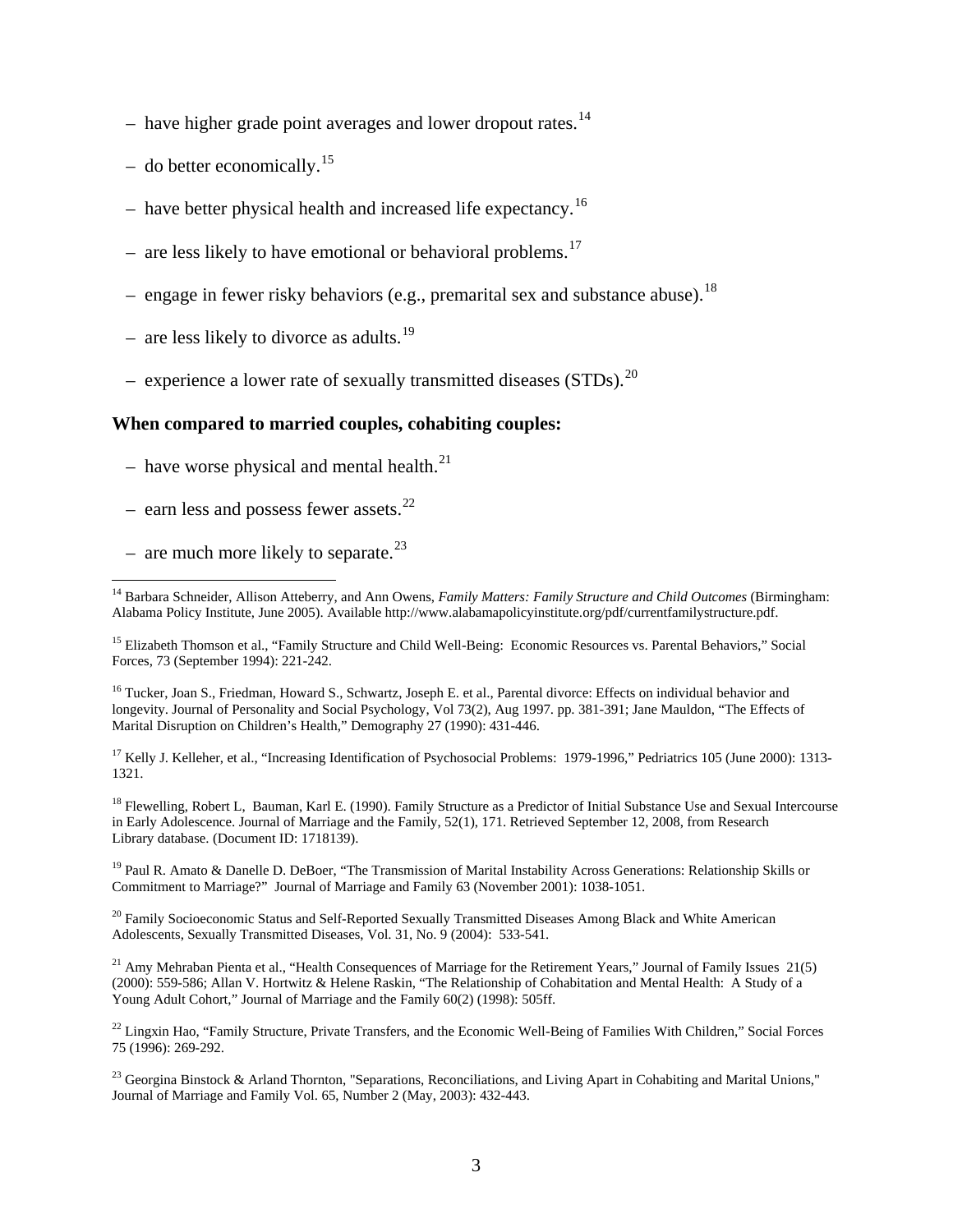- $-$  experience more conflict and violence.<sup>[24](#page-3-0)</sup>
- receive less social support from friends and family.<sup>[25](#page-3-1)</sup>

#### **When compared to married women, cohabiting women:**

- have more depression and three times the alcohol problems.<sup>[26](#page-3-2)</sup>
- are three times as likely to experience physical aggression.<sup>[27](#page-3-3)</sup>
- experience at least three times the amount of violence.<sup>[28](#page-3-4)</sup>
	- are more likely to suffer sexual abuse.<sup>[29](#page-3-5)</sup>

# **When compared to children in married households, children in cohabiting households:**

- will receive a smaller share of their parents' income for education.<sup>[30](#page-3-6)</sup>
- are more likely to cheat in, or be suspended from, school.<sup>[31](#page-3-7)</sup>
- are more likely to engage in delinquent behavior.<sup>[32](#page-3-8)</sup>
	- face dramatically higher rates of physical and sexual abuse.<sup>[33](#page-3-9)</sup>

<span id="page-3-3"></span><sup>27</sup> Sonia Miner Salari & Bret M. Baldwin, "Verbal, Physical and Injurious Aggression Among Intimate Couples Over Time," Journal of Family Issues 23 (May 2002): 523-550.

<span id="page-3-4"></span> $28$  Ibid.

<span id="page-3-5"></span> $29$  Linda J. Waite & Maggie Gallagher, The case for marriage: Why married people are happier, healthier, and better off financially (New York: Doubleday, 2000) p. 41.

<span id="page-3-6"></span><sup>30</sup> Thomas DeLeire & Ariel Kalil, "How do Cohabitating Couples with Children Spend Their Money?" Journal of Marriage and Family 67 (2005): 286-295.

<span id="page-3-7"></span><sup>31</sup> W. Bradford Wilcox et al., supra note 9

<span id="page-3-8"></span> $32$  Ibid.

<span id="page-3-0"></span> <sup>24</sup> Brown, S.L. and A. Booth (1996). "Cohabitation Versus Marriage: A Comparison of Relationship Quality." *Journal of Marriage & the Family* 58(3):668-678.

<span id="page-3-1"></span><sup>&</sup>lt;sup>25</sup> David Popenoe & Barbara Dafoe Whitehead, "Should We Live Together? What Young Adults Need to Know About Cohabitation Before Marriage: A Comprehensive Review of Recent Research," (New Brunswick, NJ: National Marriage Project 2002).

<span id="page-3-2"></span><sup>&</sup>lt;sup>26</sup> Allan V. Horowitz & Helen Raskin White., "The Relationship of Cohabitation and Mental Health: A Study of a Young Adult Cohort," Journal of Marriage and the Family 60, Number 2 (1998): 505-514.

<span id="page-3-9"></span><sup>&</sup>lt;sup>33</sup> Elizabeth Thomson et al, Supra note at 15; Patricia G. Schnitzer and Bernard G. Ewigman, "Child Deaths Resulting From Inflicted Injuries: Household Risk Factors and Perpetrator Characteristics," Pediatrics 116 (2005): 687-693.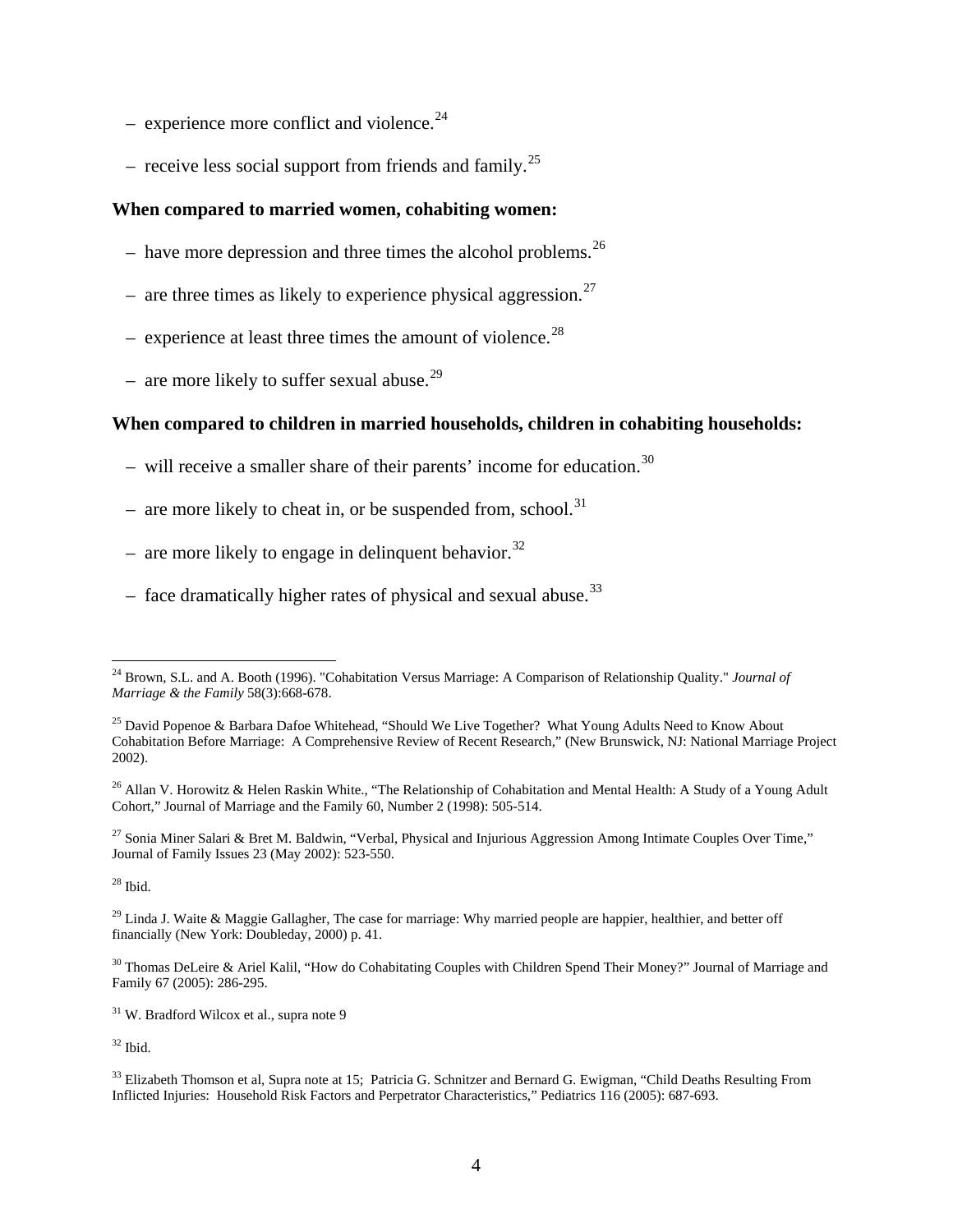– show poorer emotional development.<sup>[34](#page-4-0)</sup>

#### **When compared to married adults, separated or divorced adults:**

- are more than twice as likely to commit suicide.<sup>[35](#page-4-1)</sup>
- experience noticeably higher rates of violence by spouses, ex-spouses, and/or boyfriends.<sup>[36](#page-4-2)</sup>
- suffer greater economic hardships (especially women).<sup>[37](#page-4-3)</sup>
- experience greater depression, substance abuse, and poor health. $^{38}$  $^{38}$  $^{38}$

#### **When compared to children of married couples, children whose parents divorced:**

- are less likely to attend and graduate from college.<sup>[39](#page-4-5)</sup>
- are more likely to experience economic hardship and deep poverty. $40$ 
	- are more likely to experience depression or anxiety in their 20s or 30s.<sup>[41](#page-4-0)</sup>

<span id="page-4-2"></span><sup>36</sup> Bureau of Justice Statistics, "Intimate Partner Violence," National Crime Victimization Survey, U.S. Department of Justice (May 2000): 4-5, 11.

<span id="page-4-3"></span><sup>37</sup> Ross Finie, "Women, Men and the Economic Consequences of Divorce: Evidence from Canadian Longitudinal Data" (1993); Suzanne Bianchi, "The Gender Gap in the Economic Well Being of Nonresident Fathers and Custodial Mothers," Demography 36 (1999): 195-203; Linda J. Waite & Maggie Ghallagher, supra note 29: 180.

<span id="page-4-4"></span><sup>38</sup> Hui Liu and Debra J. Umberson, 'The Times They Are a Changin': Marital Status and Health Differentials from 1972 to 2003, Journal of Health and Social Behavior, (September 2008); CDC, "Marital Status and Health: United States, 1999-2002." News release, CDC, Availabl[e http://www.cdc.gov/nchs/data/ad/ad351.pdf;](http://www.cdc.gov/nchs/data/ad/ad351.pdf) Coombs, Robert H (1991). Marital Status and Personal Well-Being: A Literature Review. Family Relations, 40(1), 97.

<span id="page-4-5"></span><sup>39</sup> Jan O. Johnsson & Michael Gahler, "Family Dissolution, Family Reconstitution, and Children's Educational Careers: Recent Evidence from Sweden," Demography 34(2) (1997): 277-293; see also Sheila F. Klein & Andrea Beller, American Demographics (March 1989): 13.

<span id="page-4-6"></span><sup>40</sup> Adam Thomas & Isabel Sawhill, "For Richer or for Poorer: Marriage as an Antipoverty Strategy," Journal of Policy Analysis and Management 21 (2002): 587-599; Catherine E. Ross & John Mirowsky, "Parental Divorce, Life-Course Disruption, and Adult Depression (1999).

<span id="page-4-0"></span><sup>&</sup>lt;sup>34</sup> Susan Brown, "The Effect of Union Type on Psychological Well-Being: Depression among Cohabitors versus Marrieds," Journal of Health and Social Behavior 41 (2000): 241-55; Susan Brown and Alan Booth, "Cohabitation versus Marriage: A Comparison of Relationship Quality," Journal of Marriage and the Family 58 (1996): 668-78; Judith Seltzer, "Families Formed outside of Marriage," Journal of Marriage and the Family 62 (2000): 1247-68; Sarantakos, S., 'Children in three contexts: family, education and social development', *Children Australia*, Vol. 21, No. 3, 1996; Meltzer, H. et al., *Mental Health of Children and Adolescents in Great Britain*, Office for National Statistics, London: The Stationery Office, 2000; Lingxin Hao, "Family Structure, Parental Input, and Child Development" (paper presented at the Population Association of America Conference, Washington, D.C. March 1997).

<span id="page-4-1"></span><sup>&</sup>lt;sup>35</sup> Augustine J. Kposowa, "Marital Status and Suicide in the National Longitudinal Mortality Study," Journal of Epidemiology and Community Health 54 (April 2000):254-261; W. Bradford Wilcox, Linda Waite and Aldex Roberts, supra note 9.

<sup>&</sup>lt;sup>41</sup> Catherine E. Ross & John Mirowsky, "Parental Divorce, Life-Course Disruption, and Adult Depression (1999). ; Andrew J. Cherlin et al., "Effects of Parental Divorce on Mental Health Throughout the Life Course," American Sociological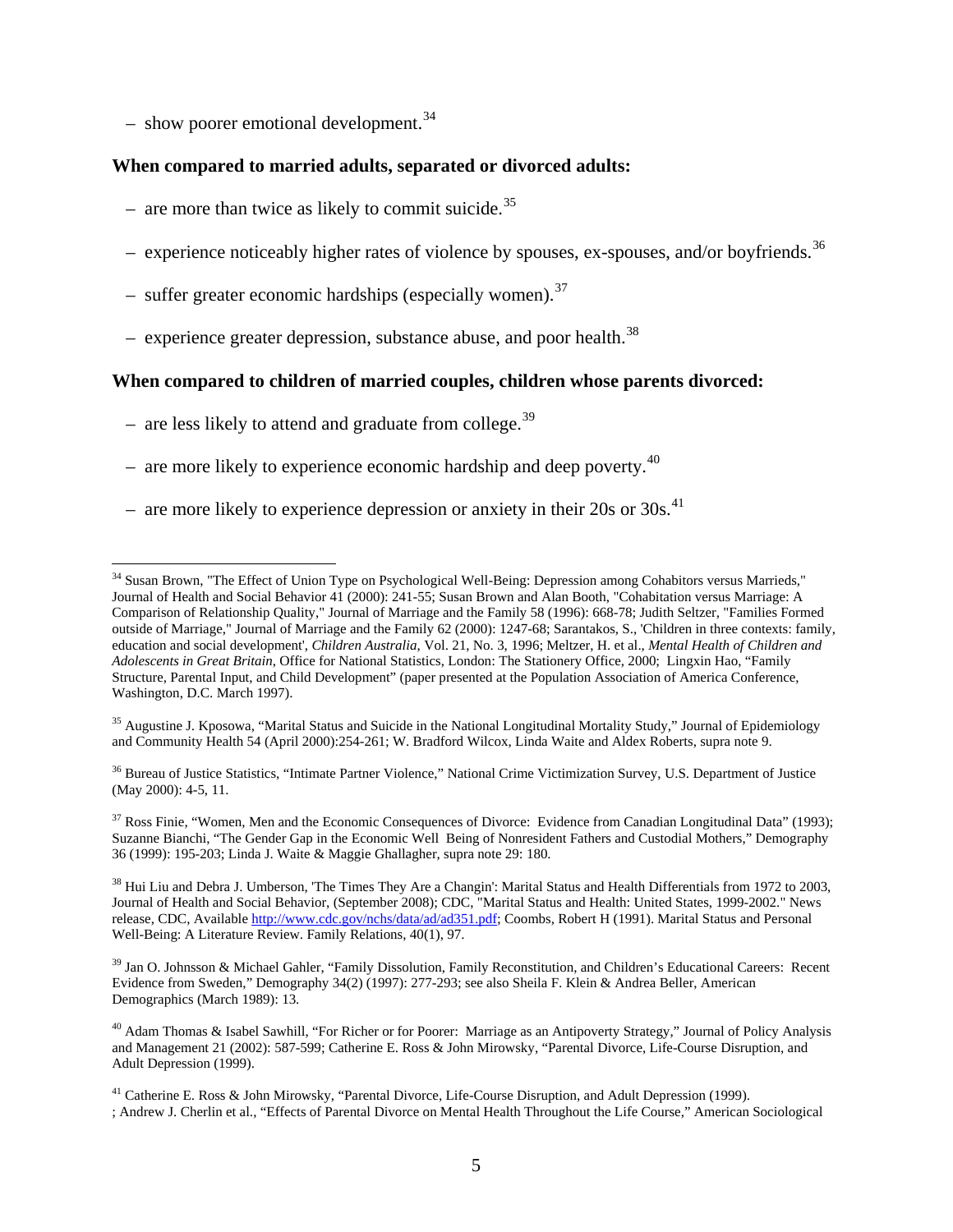- have twice the risk of experiencing serious psychological problems. $42$
- are more likely to get involved in early sexual activity.<sup>[43](#page-5-1)</sup>
- are more likely to use drugs and alcohol.<sup>[44](#page-5-2)</sup>
- are more likely to cohabitate or divorce.<sup>[45](#page-5-3)</sup>

#### **When compared to heterosexual men, men who engage in homosexual behavior:**

- experience a significantly higher rate of domestic violence with their partners.<sup>[46](#page-5-4)</sup>
- are up to seven times more likely to attempt suicide. $47$
- have a lower life expectancy by 20 to 30 years.  $48$
- have an incidence of HIV/AIDS that is up to 430 times higher.<sup>[49](#page-5-7)</sup>
- have three times the number of drug and alcohol dependencies.<sup>[50](#page-5-8)</sup>

Review 63, Number 2 (April 1998): 239-249.

<span id="page-5-0"></span><sup>42</sup> W. Bradford Wilcox, Linda Waite and Aldex Roberts, supra note 9

<span id="page-5-1"></span><sup>43</sup> Flewelling, Robert L, Bauman, Karl E. (1990). Family Structure as a Predictor of Initial Substance Use and Sexual Intercourse in Early Adolescence. Journal of Marriage and the Family, 52(1), 171. Retrieved September 15, 2008, from Research Library database. (Document ID: 1718139).

<span id="page-5-2"></span><sup>44</sup> Predictors of Substance Use and Mental Health of Children of Divorce: A Prospective Analysis

Jerome L. Short, Journal of Divorce & Remarriage, Vol. 29 (112) 1998; Judith S. Wallerstein, Julia M. Lewis and Sandra Blakeslee, The Unexpected Legacy of Divorce: The 25 Year Landmark Study (New York: Hyperion, 2000), Flewelling, Robert L, Bauman, Karl E. (1990). Family Structure as a Predictor of Initial Substance Use and Sexual Intercourse in Early Adolescence. Journal of Marriage and the Family, 52(1), 171. Retrieved September 15, 2008, from Research Library database. (Document ID: 1718139).

<span id="page-5-3"></span><sup>45</sup> Amato & DeBoer, supra note 19.

<span id="page-5-4"></span> $^{46}$  Owen, S., & Burke, T.W. (2004). An exploration of the prevalence of domestic violence in same-sex relationships. Psychological Reports, 95, 129-132.

<span id="page-5-5"></span><sup>47</sup> . J. M. Saunders & S. M. Valente, S. M., Suicide Risk Among Gay Men and Lesbians: A Review, Death Studies, 11 (1987): 1-23.

<span id="page-5-7"></span> $^{49}$  Odets, W. Report to the American Association of Physicians for Human Rights, as cited in E.L. Goldman (Ed.). (1994), Psychological Factors that Generate HIV Resurgence in Young Gay Men, *Clinical Psychiatry News, 5*.

<span id="page-5-6"></span><sup>48</sup> Cameron, P., Cameron, K., Playfair, W. (1998). Does Homosexual Activity Shorten Life? *Psychological Reports, 83*, 847-866.

<span id="page-5-8"></span><sup>50</sup> Craig, R. J. (1987). MMPI-derived prevalence estimates of homosexuality among drug dependent patients. *The International Journal of Addictions, 22*, 1139-1145; L. Fifield, J.D. Latham and C. Phillips, "Alcoholism in the Gay Community: The Price of Alienation, Isolation, and Oppression," Los Angeles: The Gay Community Service Center (1977); R.D. Fenwick & R.C. Pillard, Advocate guide to gay health (New York: E. P. Dutton 1978).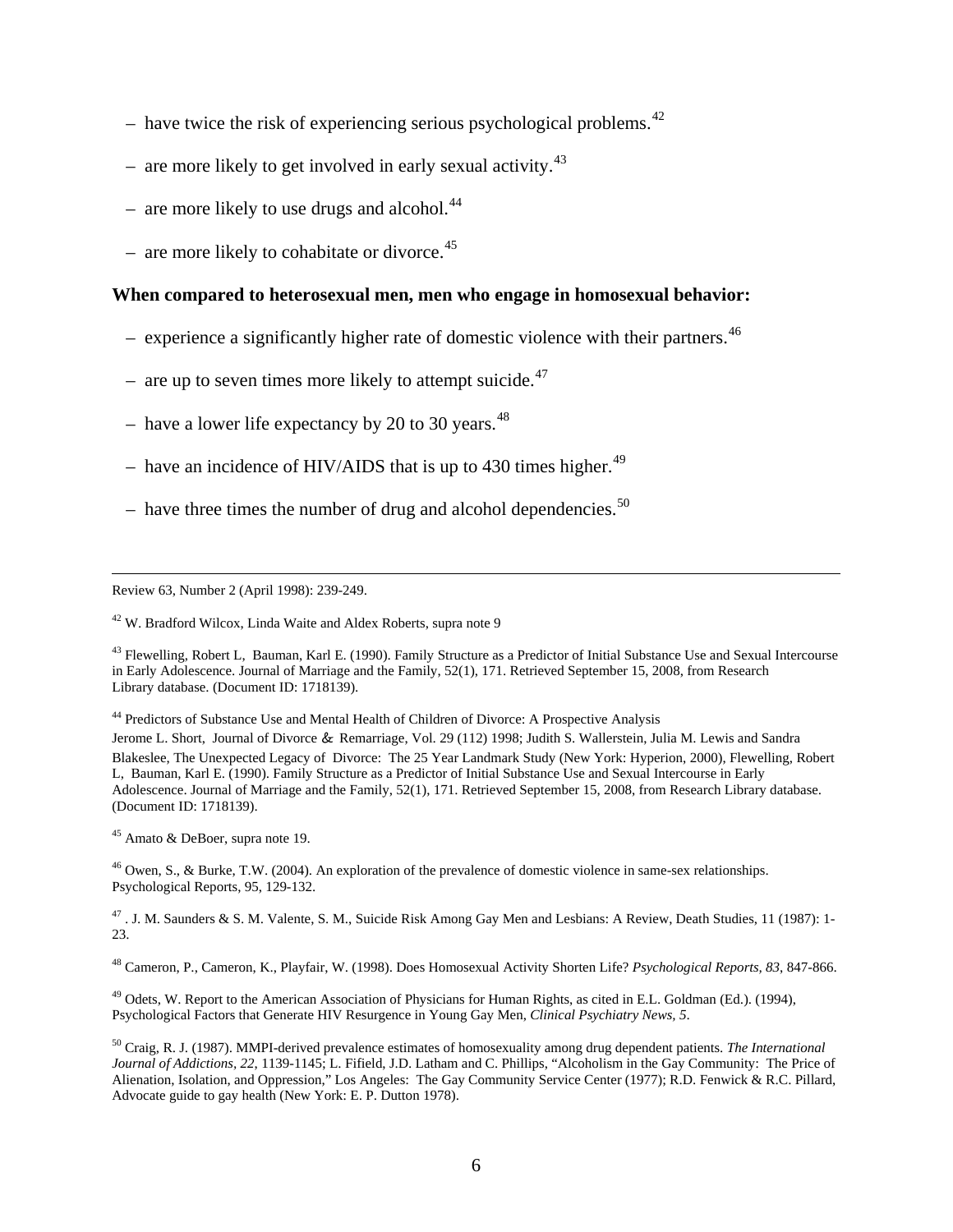- are significantly more promiscuous, with very few maintaining fidelity.<sup>[51](#page-6-0)</sup>
- are more than twice as likely to have an STD.<sup>[52](#page-6-1)</sup>
- are significantly more likely to engage in pedophilia.<sup>[53](#page-6-2)</sup>
- are much more likely to have mental and emotional disorders/illnesses.<sup>[54](#page-6-3)</sup>
	- are at higher risk of deliberate self-harm.<sup>[55](#page-6-4)</sup>

## **When compared to heterosexual youth, youth who engage in homosexual behavior:**

- are at increased risk of suffering major depression and generalized anxiety disorder.<sup>[56](#page-6-5)</sup>
- are associated with more school and runaway problems.<sup>[57](#page-6-6)</sup>
- are more likely to attempt suicide.<sup>[58](#page-6-7)</sup>
	- experience a much higher rate of alcoholism. $59$
	- are more likely to engage in substance abuse. $60$

<span id="page-6-3"></span><sup>54</sup> Theo G.M. Sandforte et al., Same-Sex Sexual Behavior and Psychiatric Disorders: Findings from the Netherlands Mental Health Survey and Incidence (NEMESIS), Archives of General Psychiatry 58 (2001): 85-91; see also http://www.narth.com/docs/studyconfirms.html.

<span id="page-6-4"></span><sup>55</sup> King M, Semlyen J, Tai SS, et al., BMC Psychiatry. 2008 Aug 18;8:70. A systematic review of mental disorder, suicide, and deliberate self harm in lesbian, gay and bisexual people.

<span id="page-6-5"></span><sup>56</sup> Fergusson DM, Horwood LJ, Beautrais AL., Is sexual orientation related to mental health problems and suicidality in young people? Arch Gen Psychiatry. 1999 Oct;56(10):876-80.

<span id="page-6-9"></span><span id="page-6-0"></span><sup>&</sup>lt;sup>51</sup> Rothblum, E., Solomon, S. (2003). Civil Unions in the State of Vermont: A Report on the First Year, University of Vermont Department of Psychology; D. P., McWhirter & A. M. Mattison, A. M., The Male Couple: How Relationships Develop (Englewood Cliffs, NJ: Prentice-Hall 1984).

<span id="page-6-1"></span><sup>52</sup> Laumann, E. O., Gagnon, J. H., Michael, R. T., Michaels, S. (1994). *The Social Organization of Sexuality*. Chicago: University of Chicago Press.

<span id="page-6-2"></span><sup>&</sup>lt;sup>53</sup> Freund, K., & Watson, R.J. (1992). The proportions of heterosexual and homosexual pedophiles among sex offenders against children: An exploratory study. *Journal of Sex and Marital Therapy, 18*, 34-43; Erickson, W. D., Walbek, N. H., & Sely, R. K. (1988). Behavior patterns of child molesters. *Archives of Sexual Behavior, 17*, 77-86.

<span id="page-6-6"></span> $57$  R. C., Savin-Williams, Verbal and Physical Abuse as Stressors in the Lives of Lesbian, Gay Male, and Bisexual Youths: Associations with School Problems, Running Away, Substance Abuse, Prostitution, and Suicide, Journal of Consulting and Clinical Psychology, 62 (1994): 261-269.

<span id="page-6-7"></span><sup>58</sup> Silenzio VM, Pena JB, Duberstein PR, Cerel J, Knox KL., Sexual orientation and risk factors for suicidal ideation and suicide attempts among adolescents and young adults. Am J Public Health. 2007 Nov;97(11):2017-9.

<span id="page-6-8"></span><sup>59</sup> Orenstein A., Journal of Homosexuality 2001;41(2):1-15. Substance use among gay and lesbian adolescents.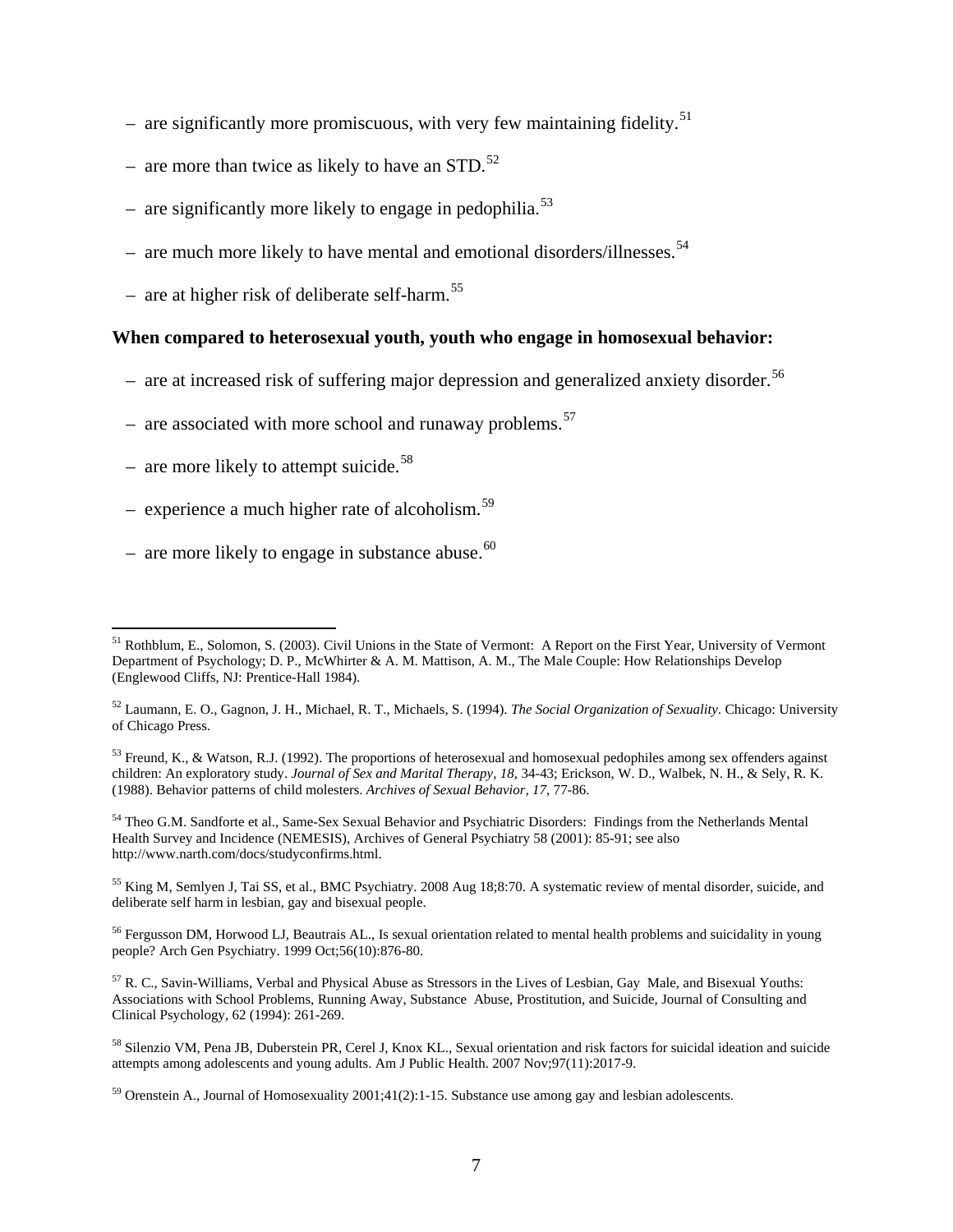– are more likely to engage in high-risk sexual behavior.<sup>[61](#page-7-0)</sup>

#### **When compared to heterosexual women, lesbian women:**

- are significantly more likely to be victims of domestic violence.<sup>[62](#page-7-1)</sup>
- experience a much higher rate of sexual coercion by their partner.<sup>[63](#page-7-2)</sup>
- are more likely to use drugs and alcohol.<sup>[64](#page-7-3)</sup>
- have a significantly higher risk of developing general anxiety disorder.<sup>[65](#page-7-4)</sup>
- are twice as likely to attempt suicide. $66$
- are at higher risk for breast cancer.<sup>[67](#page-7-6)</sup>
- are at higher risk of deliberate self-harm. $^{68}$  $^{68}$  $^{68}$

#### **Statistics for Children of Same-Sex Couples**

A misleading claim that has been perpetuated is that there are "no differences" in the social and psychological outcomes for children raised by same-sex partners when compared to those raised by heterosexual parents. Some of the studies cited above clearly refute this, but this false claim is so widespread that it bears further examination.

<span id="page-7-2"></span><sup>63</sup> C.K. Waterman, L.J. Dawson & M. & Bologna, Sexual coercion in Gay Male and Lesbian Relationships: Predictors and Implications and Support Services, The Journal of Sex Research, 26 (1989): 118-124.

<span id="page-7-3"></span><sup>64</sup> Lewis CE, Saghir MT, Robins E.,Drinking patterns in homosexual and heterosexual women. Journal of Clinical Psychiatry, 1982 Jul;43(7):277-9.

<span id="page-7-4"></span> $<sup>65</sup>$  S. D. Cochran, V. M. Mays, J. G. Sullivan, Prevalence of Mental Disorders, Psychological Distress, and Mental Health</sup> Services Use Among Lesbian, Gay, and Bisexual Adults in the United States, J Consult Clin. Psychol. 71 (2003):53-61.

<span id="page-7-5"></span><sup>66</sup> M.T. Saghir et al., Homosexuality. IV. Psychiatric Disorders and Disability in the Female Homosexuals, American Journal of Psychiatry (1970): 147-154; BMC Psychiatry. 2008 Aug 18;8:70. A systematic review of mental disorder, suicide, and deliberate self harm in lesbian, gay and bisexual people.

<span id="page-7-6"></span> $67$  Brandenburg DL, Matthews AK, Johnson TP, Hughes TL., Breast cancer risk and screening: a comparison of lesbian and heterosexual women. Women & Health. 2007;45(4):109-30.

<span id="page-7-7"></span><sup>68</sup> King M, Semlyen J, Tai SS, et al ,BMC Psychiatry. 2008 Aug 18;8:70. A systematic review of mental disorder, suicide, and deliberate self harm in lesbian, gay and bisexual people.

<sup>&</sup>lt;sup>60</sup> Blake, S. M., Ledsky, R., Lehman, T., Goodenow, C., Sawyer, R., & Hack, T. (2001). Preventing sexual risk behaviors among gay, lesbian, and bisexual adolescents: The benefits of gay-sensitive HIV instruction in schools. *American Journal of Public Health, 91,* 940-946; Russell, S. T., Driscoll, A. K., & Truong, N. (2002). Adolescent same-sex romantic attractions and relationships: Implications for substance use and abuse. American Journal of Public Health, 92, 198–202.

<span id="page-7-0"></span> $\,$   $^{61}$  Ibid.

<span id="page-7-1"></span><sup>62</sup> Brand, P. A., *&* Kidd, A. H. (1986). Frequency of physical aggression in heterosexual and female homosexual dyads. *Psychological Reports, 59,* 1307-1313.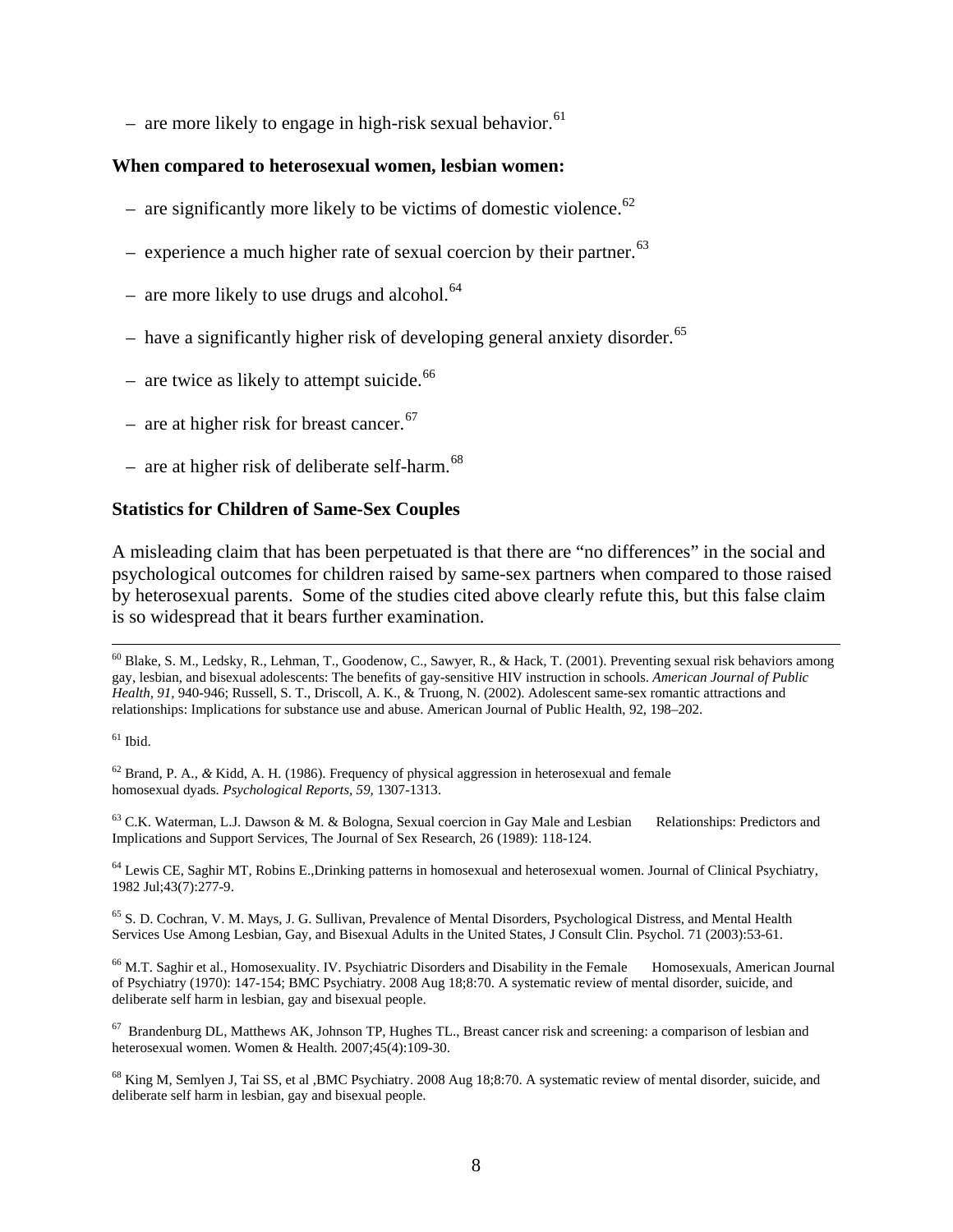Although exclusive homosexual parenting is a relatively new phenomenon, and more studies are needed in order to form definitive conclusions, the current body of research is fairly conclusive in showing that differences indeed exist for children raised in alternative situations. Moreover, according to experts who have examined this body of research, some pro-homosexual researchers seeking to prove there are no differences failed to report on the differences they did find.

Indeed, after examining available studies in this area, researcher Dr. Trayce Hansen found that children raised by homosexual parents have a four to ten times greater likelihood of engaging in homosexual behavior than other children. Specifically, her analysis of the studies conducted thus far indicates that between 8 percent and 21 percent of the children of homosexual parents consider themselves as non-heterosexual as compared to two percent in the general population. Dr. Hansen also cites the conclusions of researchers Judith Stacey and Timothy Biblarz, who, after reviewing 21 different studies, concluded that children parented by homosexuals are, in fact, different from children parented by heterosexuals in terms of sexual behavior and preference.<sup>[69](#page-8-0)</sup>

Dr. Hansen points out that the percentage of children identifying themselves as homosexual may have been even greater had more of the children studied been raised from birth by openly homosexual parents. Many had been born into heterosexual families that broke up later when one of the parents "came out" as homosexual. Dr. Hansen concludes that it should not be surprising that available studies suggest homosexual parents are rearing disproportionate numbers of non-heterosexual children. After all, parents pass on their values, viewpoints, priorities, etc., to their children.<sup>[70](#page-8-1)</sup>

Regarding the studies that claim to show no differences, independent evaluations of these studies have concluded that such research did not meet minimum scientific standards. Nevertheless, these flawed studies are cited as proof that same-sex parenting is equal to (or in some cases may be even better than) heterosexual parenting.

Some of the problems associated with those studies include:

(1) Very small size samples.

(2) Reliance on "self-reporting" by the same-sex parents themselves of the traits and characteristics of their children. (The parents may have a vested interest in representing their children to be as normal as possible.)

<span id="page-8-0"></span> $^{69}$  For a review of a number of the studies conducted, see Trayce Hansen, Ph. D., "A Review and Analysis of Studies Which Assessed Sexual Preference of Children Raised by Homosexuals"; available: [http://www.drtraycehansen.com/Pages/writings\\_sexpref.html.](http://www.drtraycehansen.com/Pages/writings_sexpref.html)

<span id="page-8-1"></span><sup>&</sup>lt;sup>70</sup> Trayce Hansen, Ph. D., Pro-Homosexual Researchers Conceal Findings: Children Raised by Openly Homosexual Parents More Likely to Engage in Homosexuality (citations omitted); available: [http://www.drtraycehansen.com/Pages/writings\\_prohomo.html.](http://www.drtraycehansen.com/Pages/writings_prohomo.html)